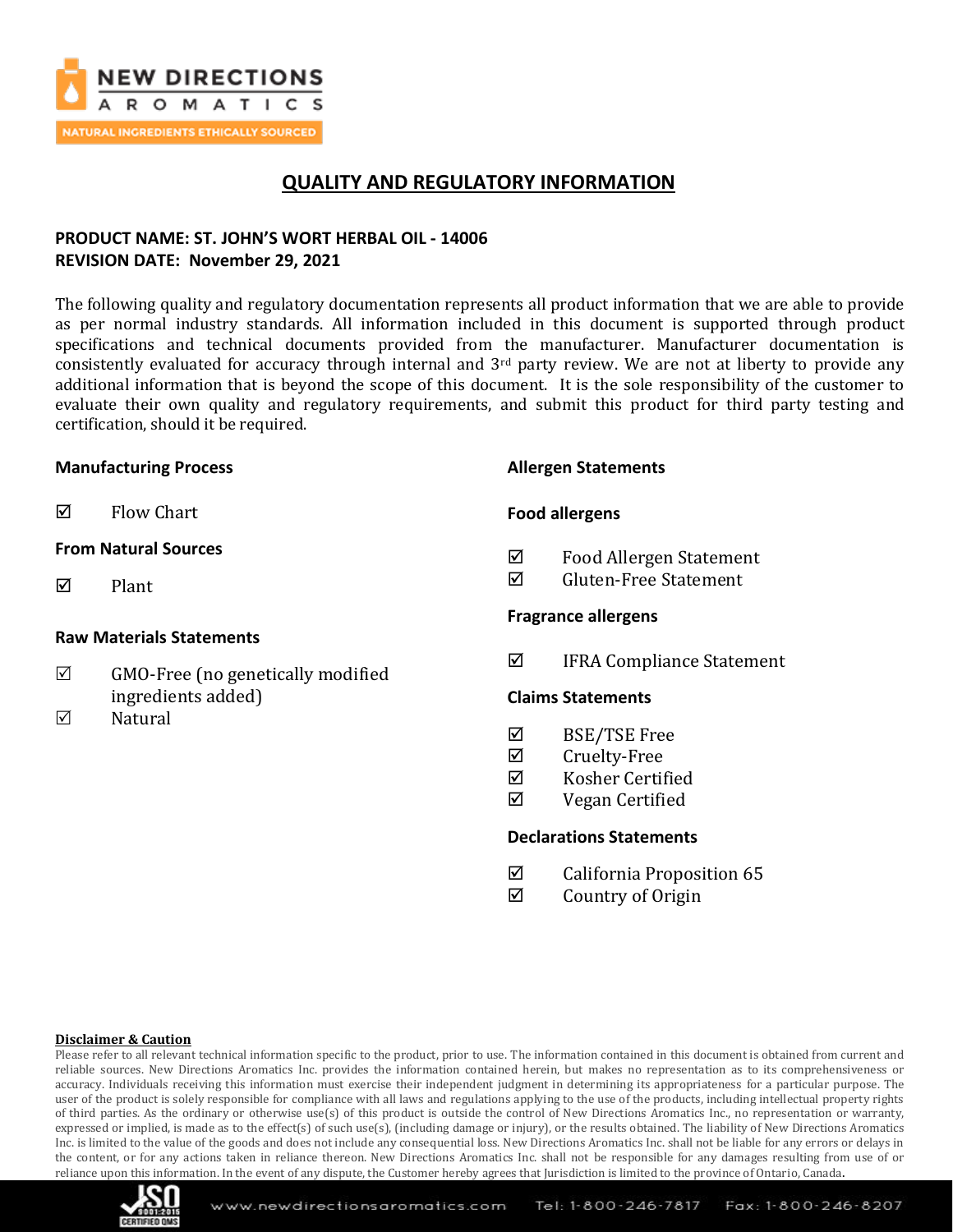

## **FLOW CHART**

### **PRODUCT NAME: ST. JOHN'S WORT HERBAL OIL - 14006**



#### **Disclaimer & Caution**

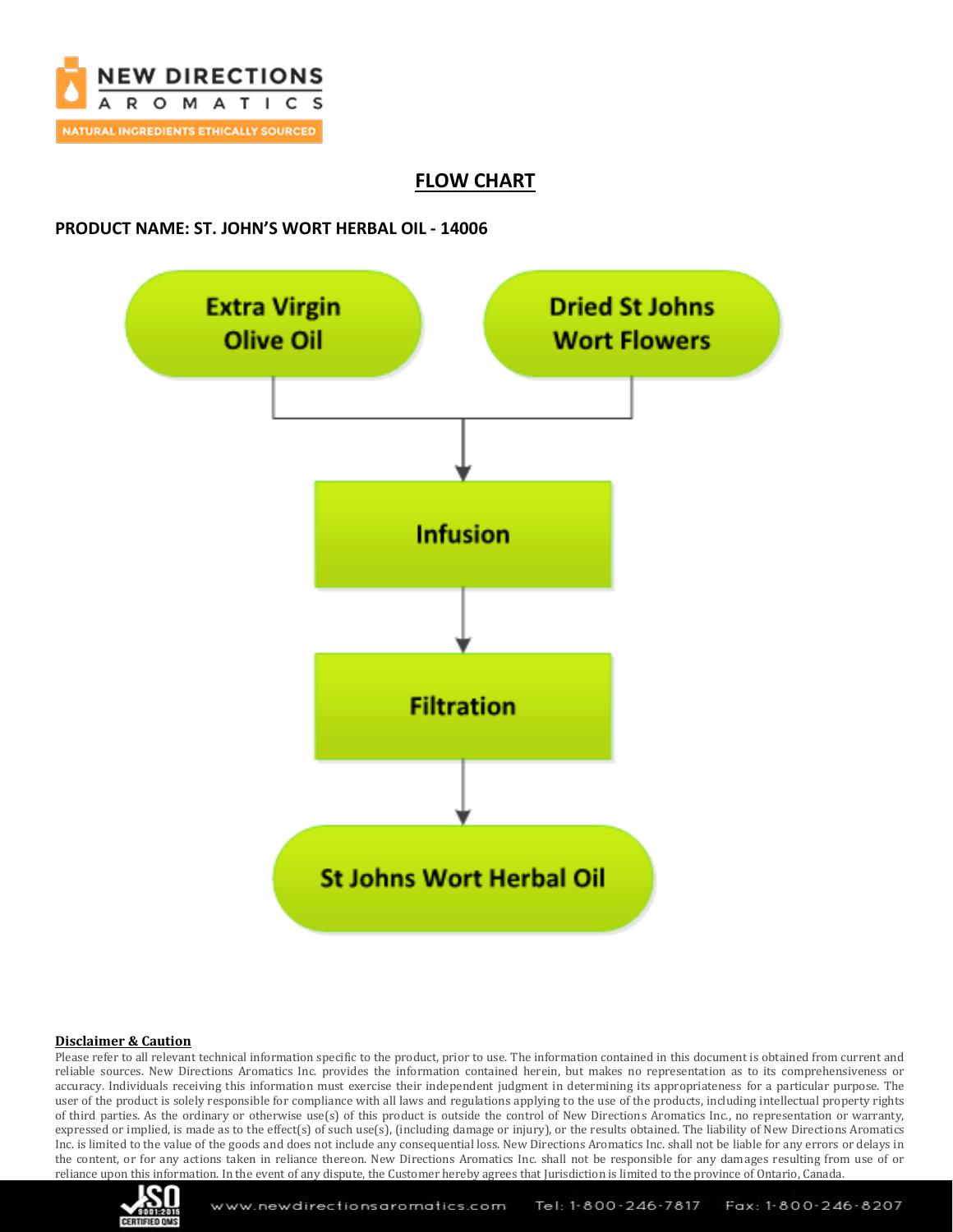

## **GMO STATEMENT**

### **PRODUCT NAME: ST. JOHN'S WORT HERBAL OIL - 14006**

We hereby declare that, to the best of our knowledge, this product was not produced by gene modification, nor derived from genetically modified organisms.

#### **Disclaimer & Caution**

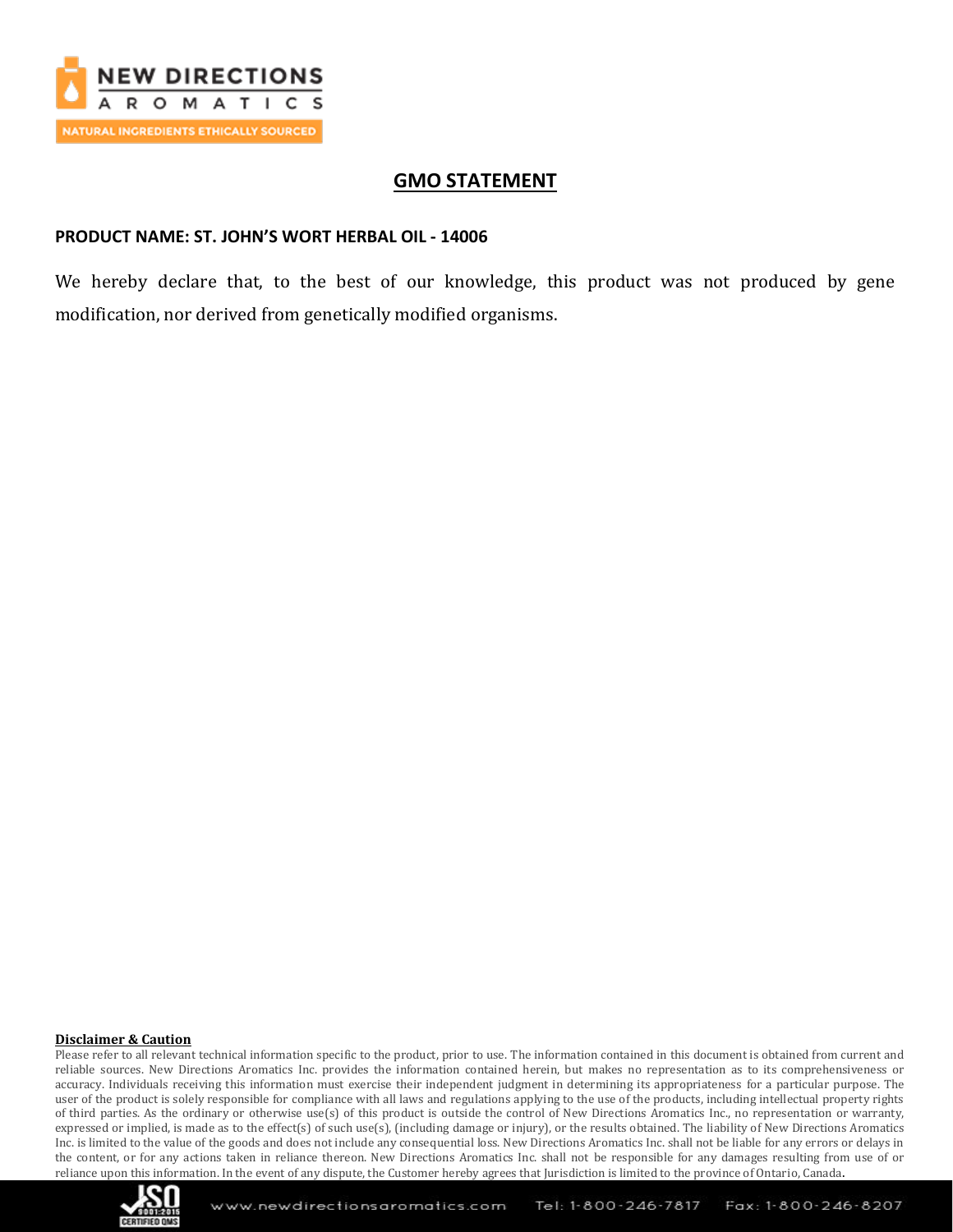

## **NATURAL STATEMENT**

### **PRODUCT NAME: ST. JOHN'S WORT HERBAL OIL – 14006**

We hereby declare that, to the best of our knowledge, this product is 100 % natural.

#### **Disclaimer & Caution**

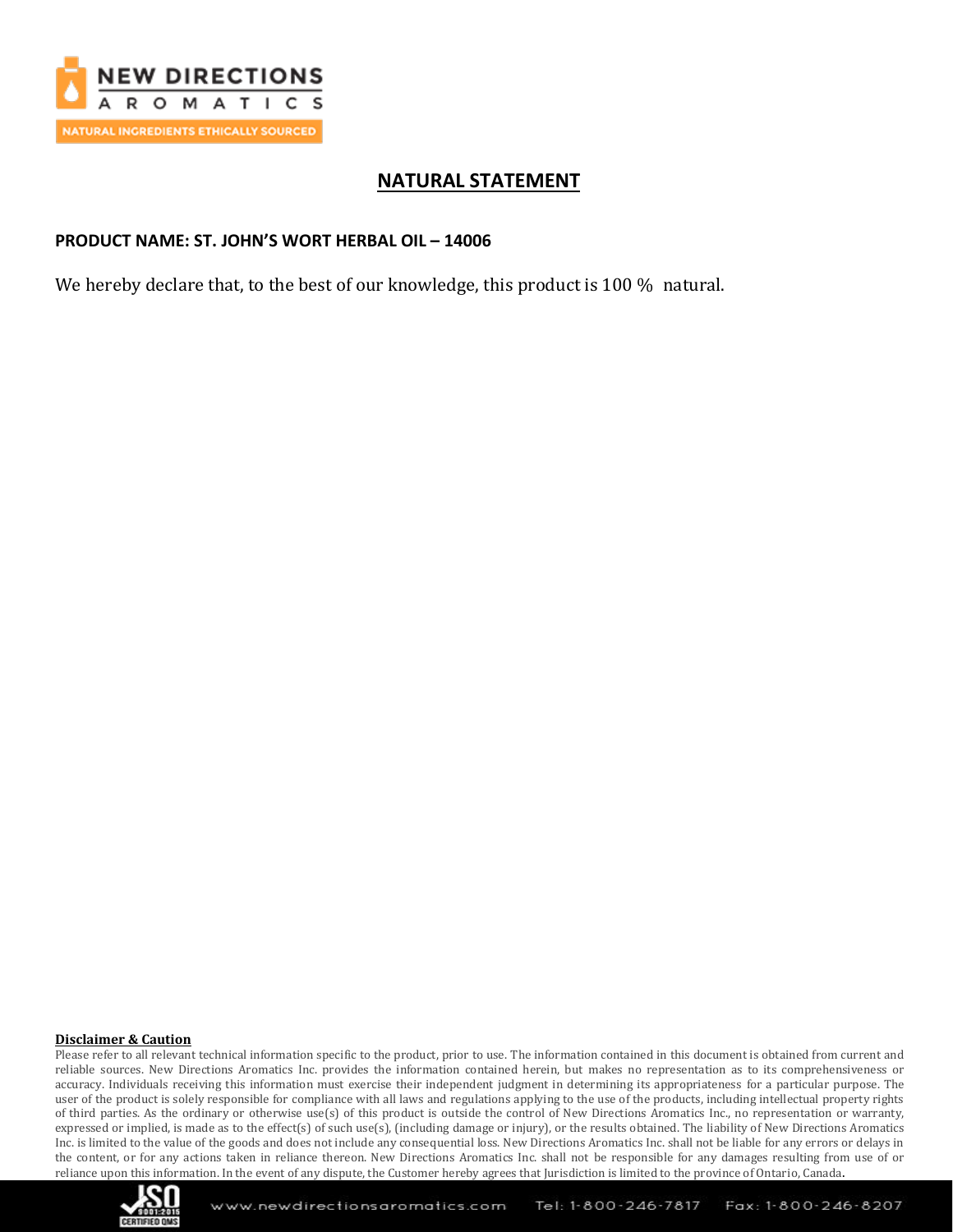

## **FOOD ALLERGEN INFORMATION**

## **PRODUCT NAME: ST. JOHN'S WORT HERBAL OIL – 14006**

| Component                                            | <b>Present in the product</b> |
|------------------------------------------------------|-------------------------------|
| Peanuts (and/or derivatives,) e.g., protein oil      | N <sub>o</sub>                |
| Tree Nuts (and/or derivatives)                       | N <sub>o</sub>                |
| Sesame Seeds (and/or derivatives)                    | N <sub>o</sub>                |
| Wheat (and/or derivatives)                           | N <sub>o</sub>                |
| Gluten                                               | N <sub>o</sub>                |
| Soybeans (and/or derivatives)                        | N <sub>o</sub>                |
| Dairy (including lactose) or Eggs                    | N <sub>o</sub>                |
| Fish or Shellfish (and/or derivatives)               | N <sub>o</sub>                |
| Corn                                                 | N <sub>o</sub>                |
| Sulphites (and derivatives) (added or $\geq 10$ ppm) | N <sub>o</sub>                |
| Tartrazine                                           | N <sub>o</sub>                |

#### **Disclaimer & Caution**

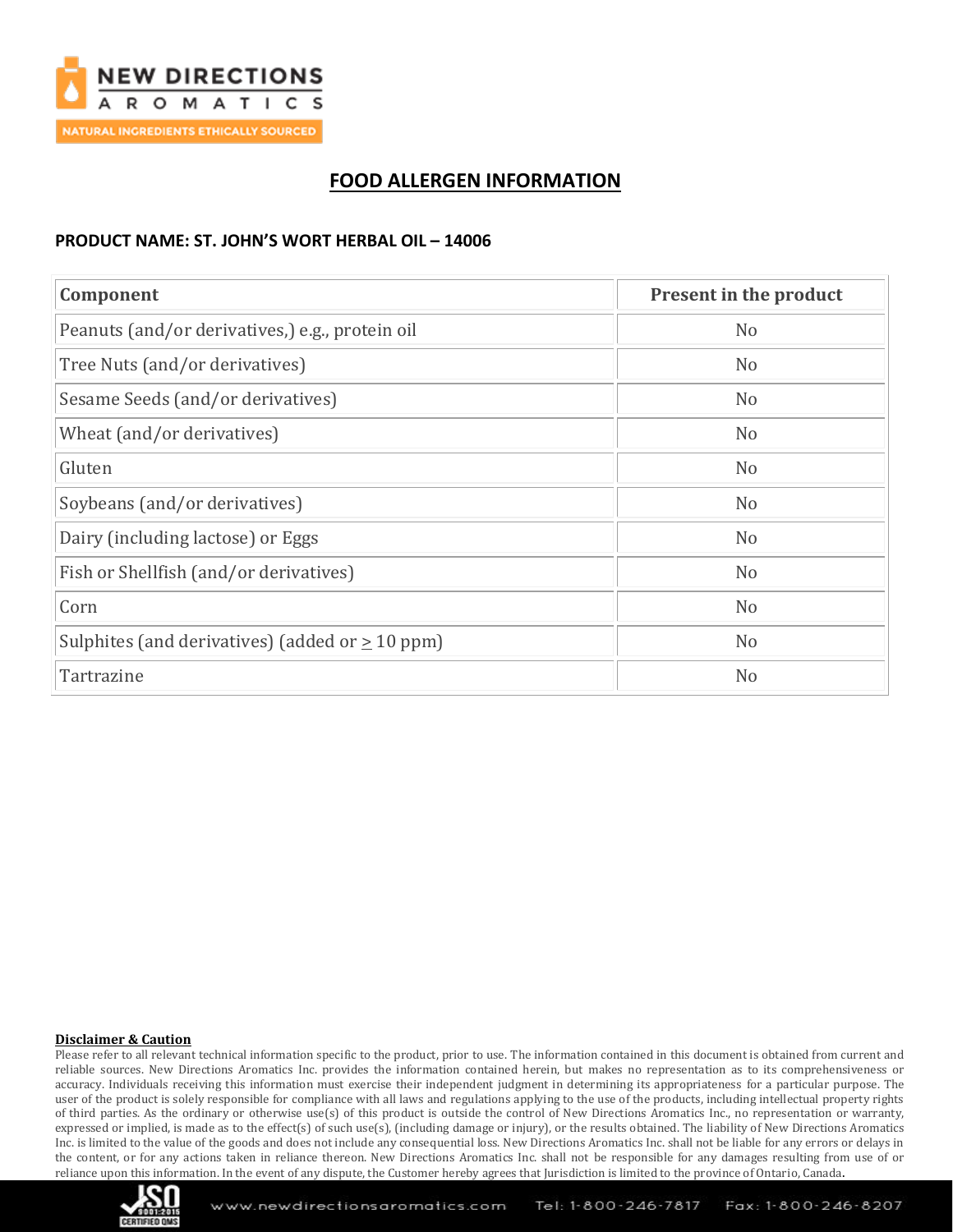

## **GLUTEN STATEMENT**

### **PRODUCT NAME: ST. JOHN'S WORT HERBAL OIL – 14006**

We hereby declare that, to the best of our knowledge, this product is gluten-free, and was not manufactured with any ingredients containing gluten.

#### **Disclaimer & Caution**

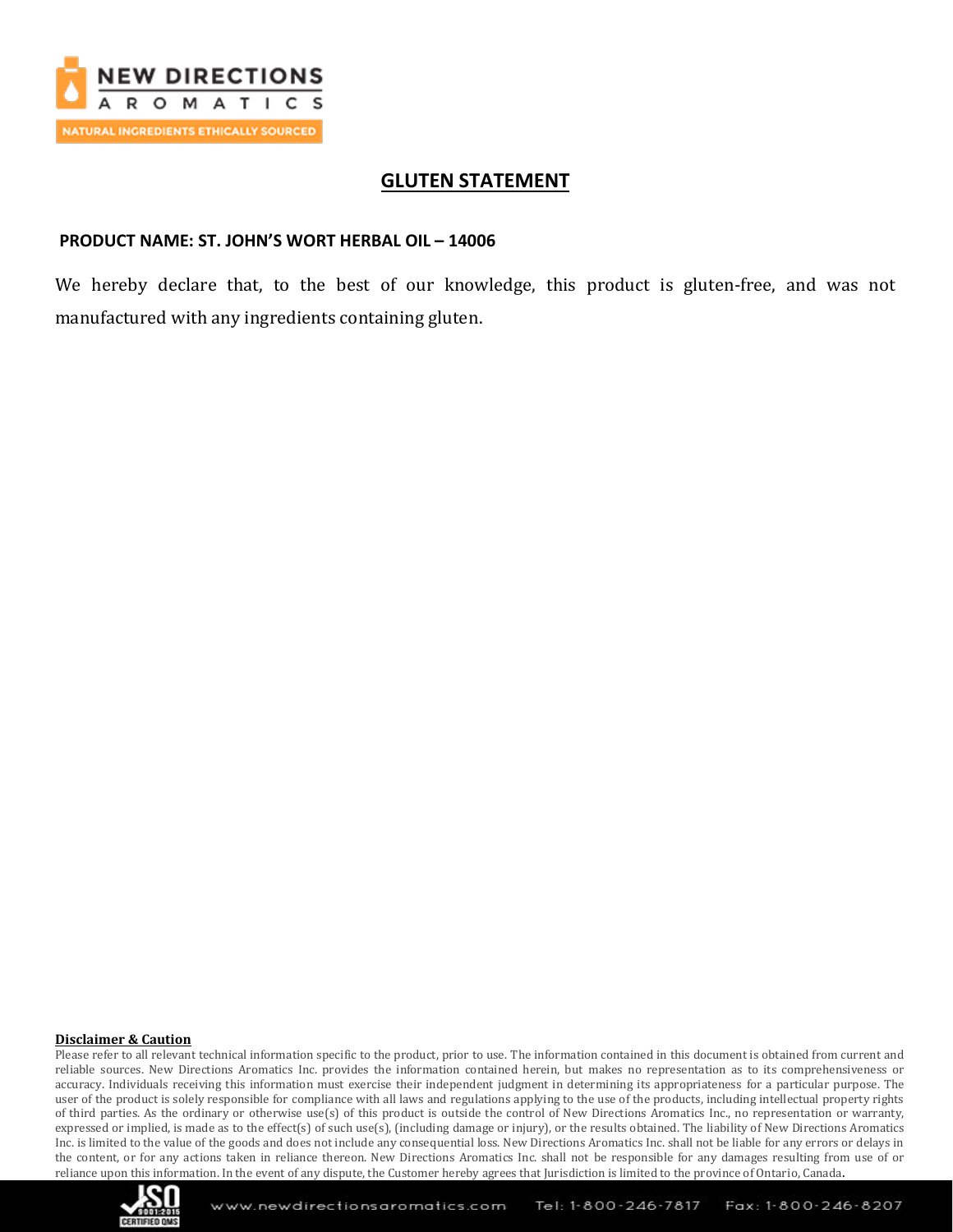

## **IFRA COMPLIANCE STATEMENT**

## **PRODUCT NAME: ST. JOHN'S WORT HERBAL OIL – 14006**

We hereby declare that, to the best of our knowledge, based on processing information and raw materials used, fragrance allergens listed in the EU Regulation 1223/2009 Annex III, N0 67-92 are not likely to be present.

#### **Disclaimer & Caution**

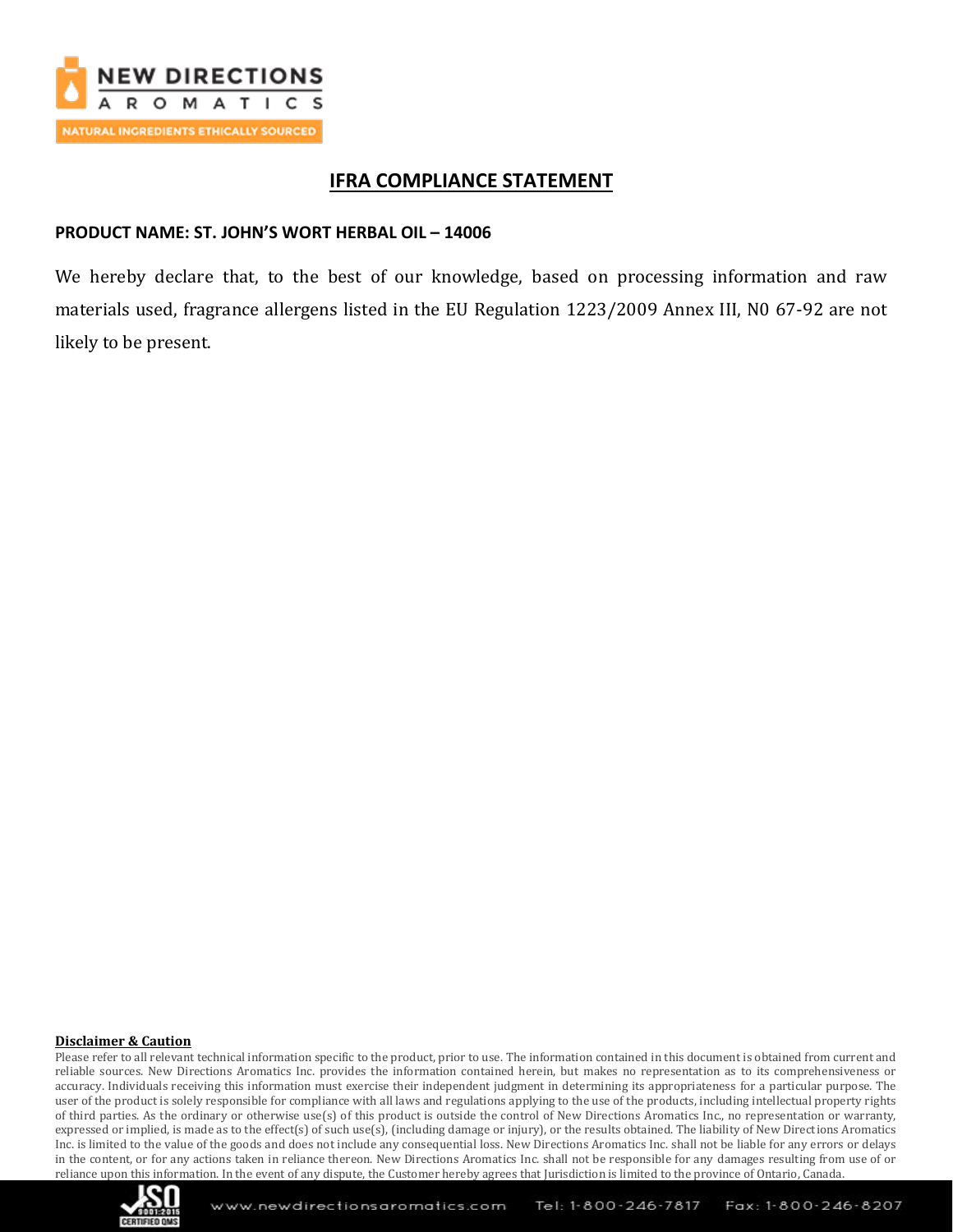

# **DECLARATION OF BOVINE SPONGIFORM ENCEPHALOPATHY (BSE)/ TRANSMISSIBLE SPONGIFORM ENCEPHALOPATHY (TSE)**

## **PRODUCT NAME: ST. JOHN'S WORT HERBAL OIL – 14006**

We hereby declare that, to the best of our knowledge, this product is free of BSE/TSE.

#### **Disclaimer & Caution**

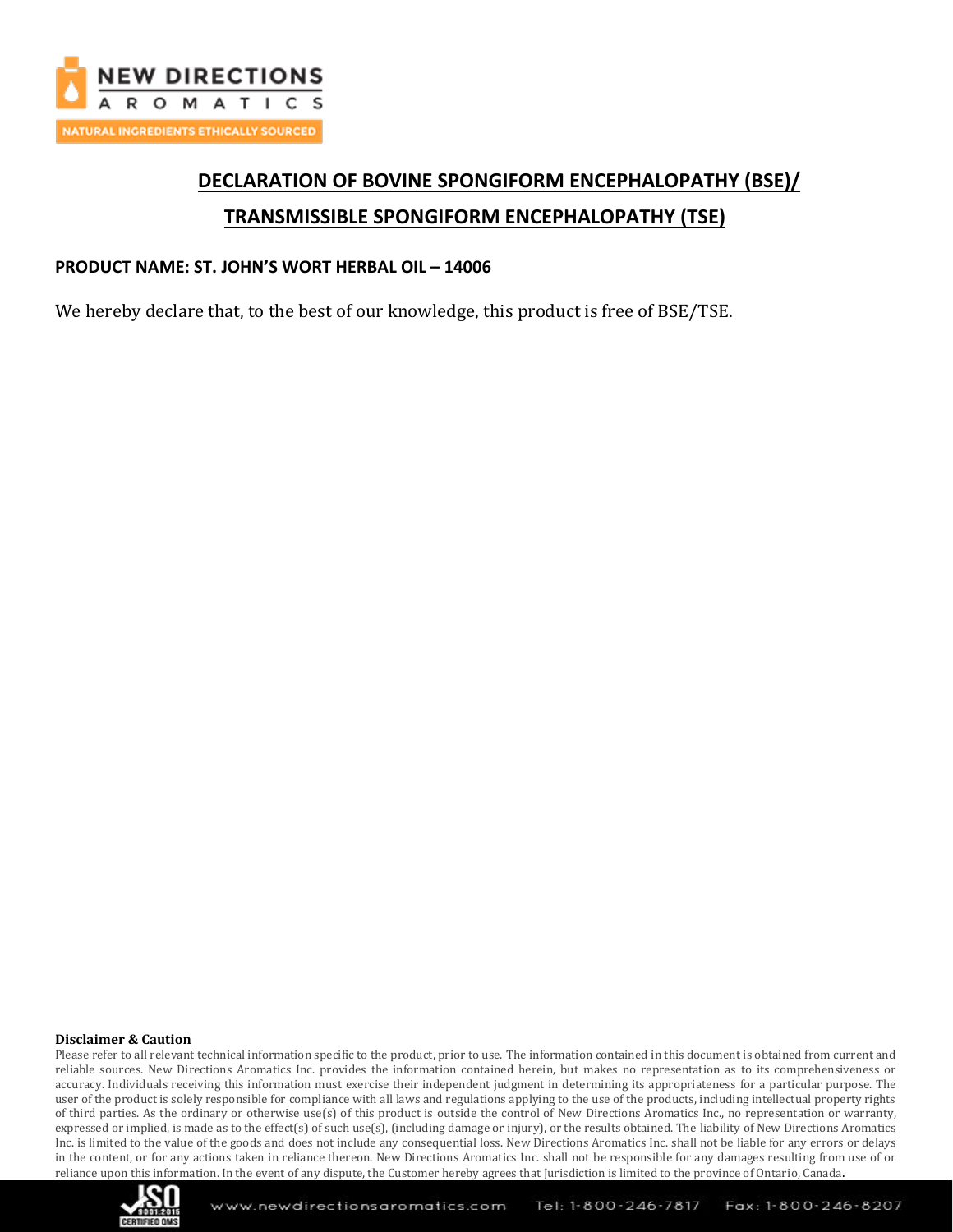

## **CRUELTY-FREE STATEMENT**

### **PRODUCT NAME: ST. JOHN'S WORT HERBAL OIL – 14006**

We hereby declare that, to the best of our knowledge, this product has not been tested on animals.

#### **Disclaimer & Caution**

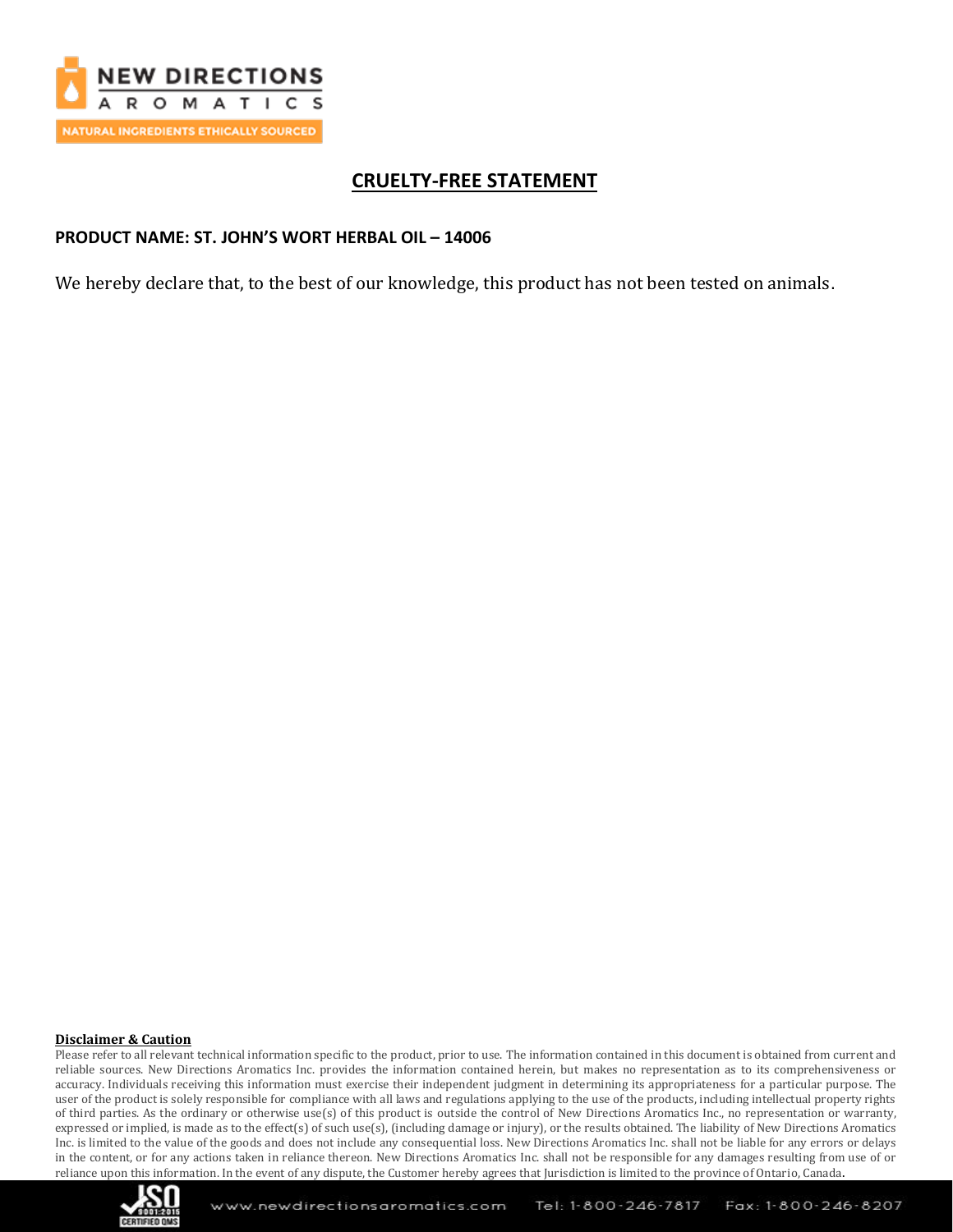

## **KOSHER STATEMENT**

### **PRODUCT NAME: ST. JOHN'S WORT HERBAL OIL – 14006**

We hereby confirm that this product has been certified to Kosher standards.

#### **Disclaimer & Caution**

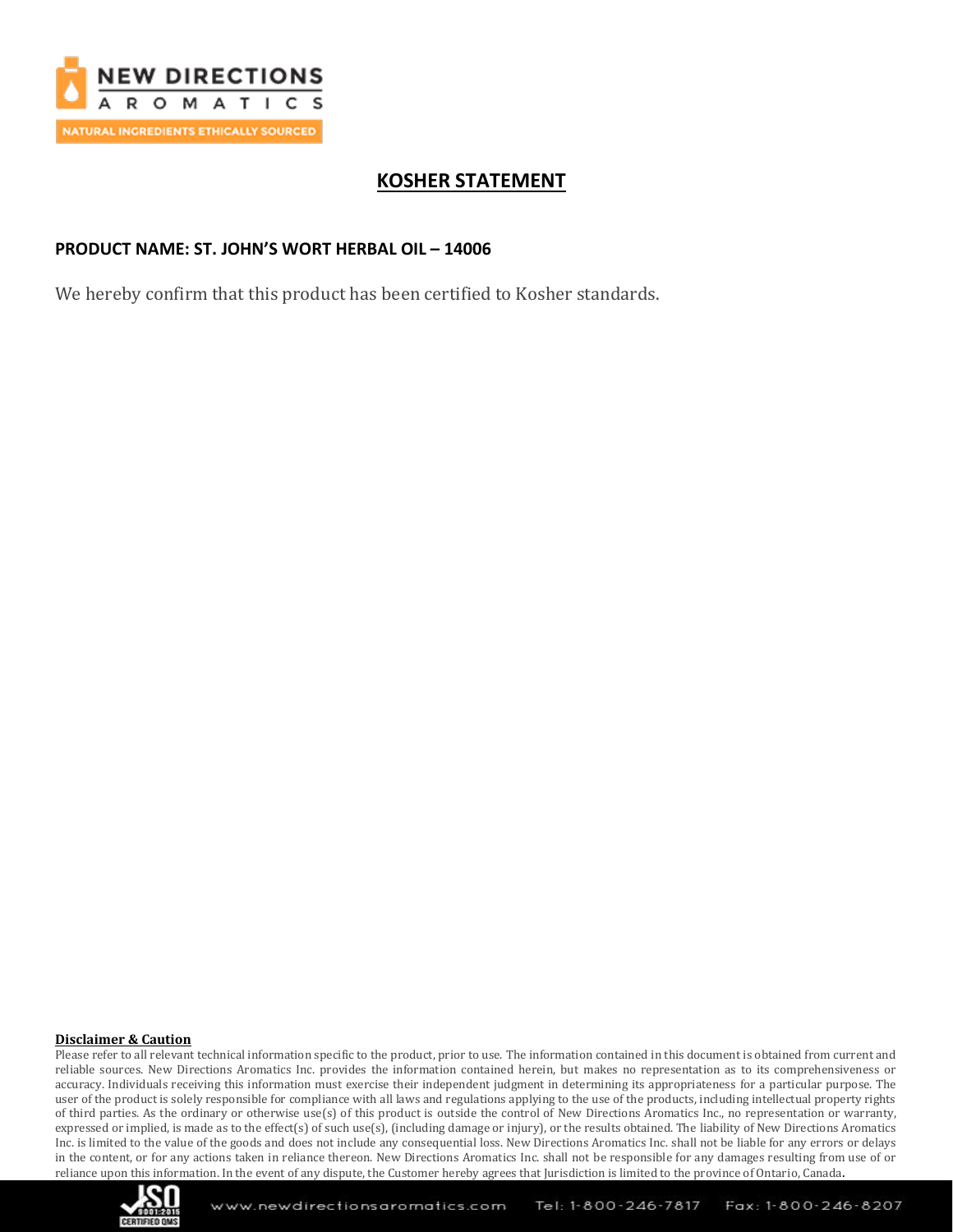

## **VEGAN STATEMENT**

## **PRODUCT NAME: ST. JOHN'S WORT HERBAL OIL – 14006**

We hereby confirm that this product has been certified to Vegan standards.

#### **Disclaimer & Caution**

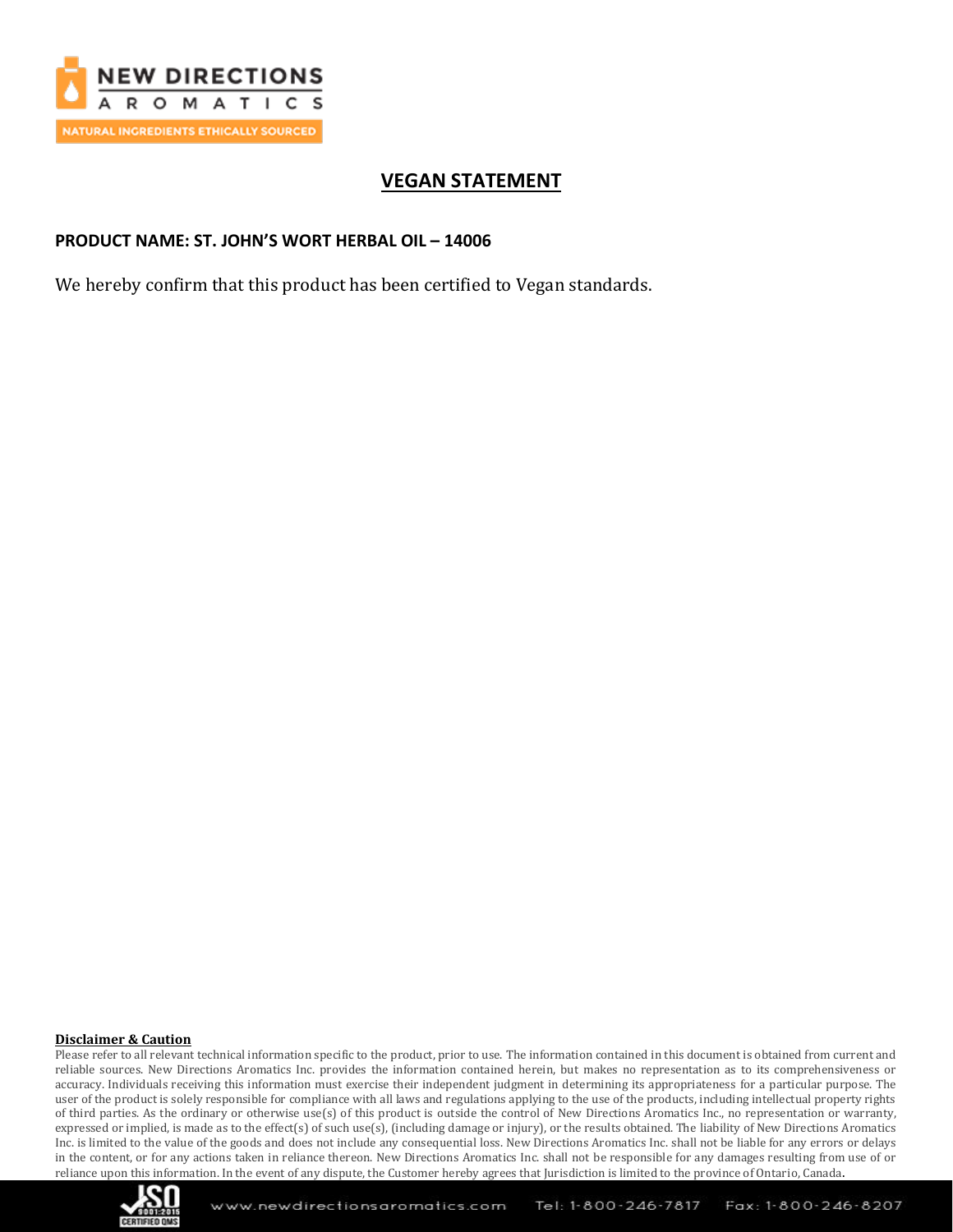

## **CALIFORNIA PROPOSITON 65 STATEMENT**

## **PRODUCT NAME: ST. JOHN'S WORT HERBAL OIL – 14006**

We hereby declare that, to the best of our knowledge, this product does not contain any chemical or substance listed on California's Proposition 65.

#### **Disclaimer & Caution**